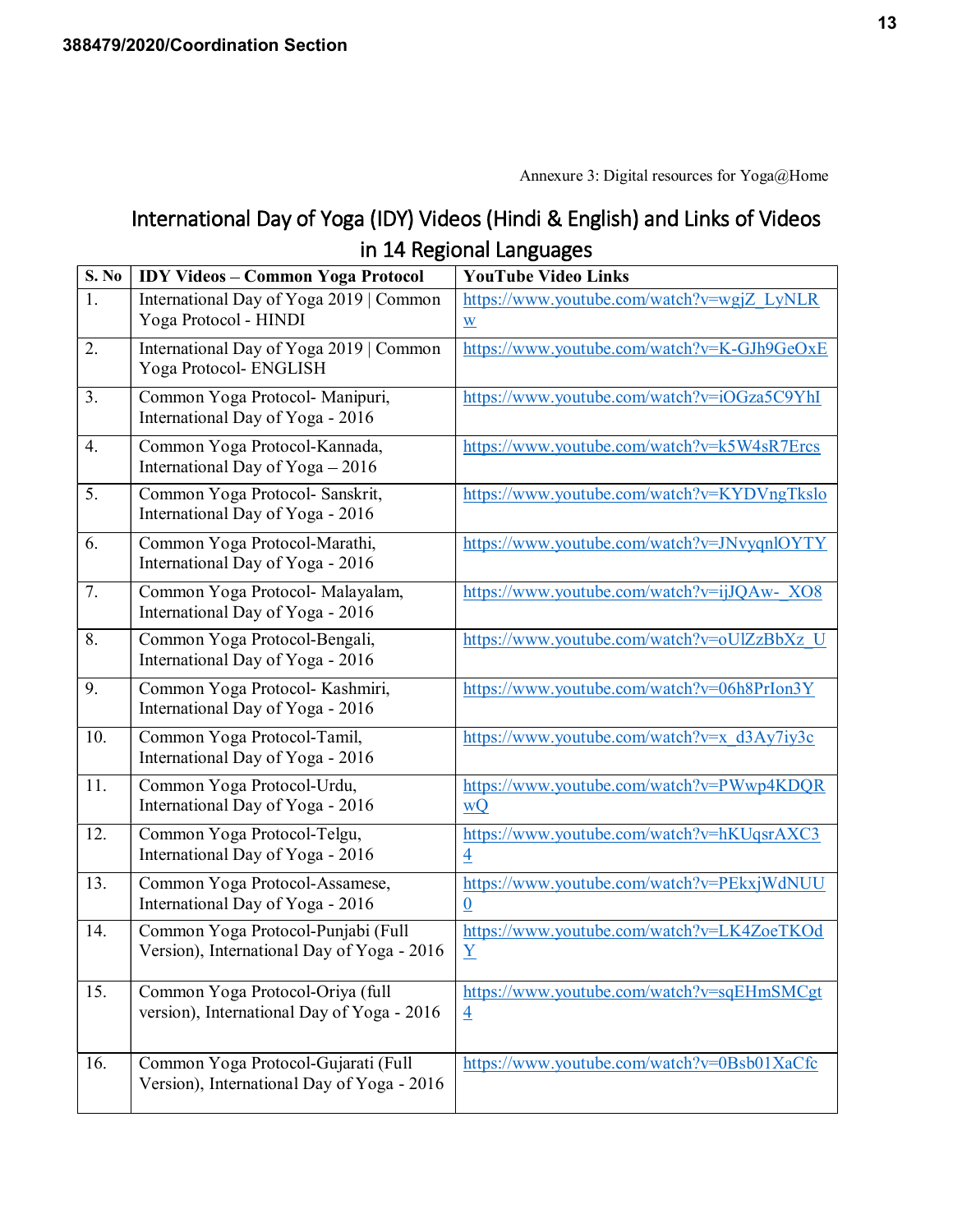## Links of Ministry of AYUSH Website, Social Media Handles & Institutes

| S.No | <b>Ministry of AYUSH/Institutes</b>                                                  | <b>Website Links</b>                             |
|------|--------------------------------------------------------------------------------------|--------------------------------------------------|
| 1.   | Ministry of AYUSH Website                                                            | https://main.ayush.gov.in/                       |
| 2.   | Yoga Portal - Ministry of AYUSH                                                      | https://yoga.ayush.gov.in/yoga/                  |
| 3.   | Ministry of AYUSH - Facebook Page                                                    | https://www.facebook.com/moayush/                |
| 4.   | Ministry of AYUSH - Twitter                                                          | https://twitter.com/moayush                      |
| 5.   | Ministry of AYUSH - Instagram                                                        | https://www.instagram.com/ministryofayush/?hl=en |
| 6.   | Morarji Desai National Institute of<br>Yoga (MDNIY)                                  | http://www.yogamdniy.nic.in/                     |
| 7.   | Central Council for Research in Yoga<br>& Naturopathy (CCRYN)                        | http://ccryn.gov.in/                             |
| 8.   | National Institute of Naturopathy<br>(NIN), Pune                                     | http://punenin.org/index.htm                     |
| 9.   | Shri Ambika Kutir                                                                    | www.ambikayogkutir.org                           |
| 10.  | Parmanand University Trust<br>(Parmanand Institute of Yoga<br>Sciences and Research) | www.parmyoga.org                                 |
| 11.  | Sri Sri School of Yoga                                                               | www.srisrischoolofyoga.org                       |
| 12.  | The Yoga Institute                                                                   | www.theyogainstitute.org                         |
| 13.  | Patanjali Yogpeeth (Trust)                                                           | www.divyayoga.com                                |
| 14.  | Swami Vivekananda Yoga<br>Anusandhanasamsthana(S-VYASA)                              | www.svyasa.edu.in                                |
| 15.  | Kaivalyadhama Shriman<br>Madhav Yoga Mandir Samiti,<br>Kaivalyadhama Yoga Institute  | www.kdham.com                                    |
| 16.  | Krishnamacharya Yoga Mandiram                                                        | www.kym.org                                      |